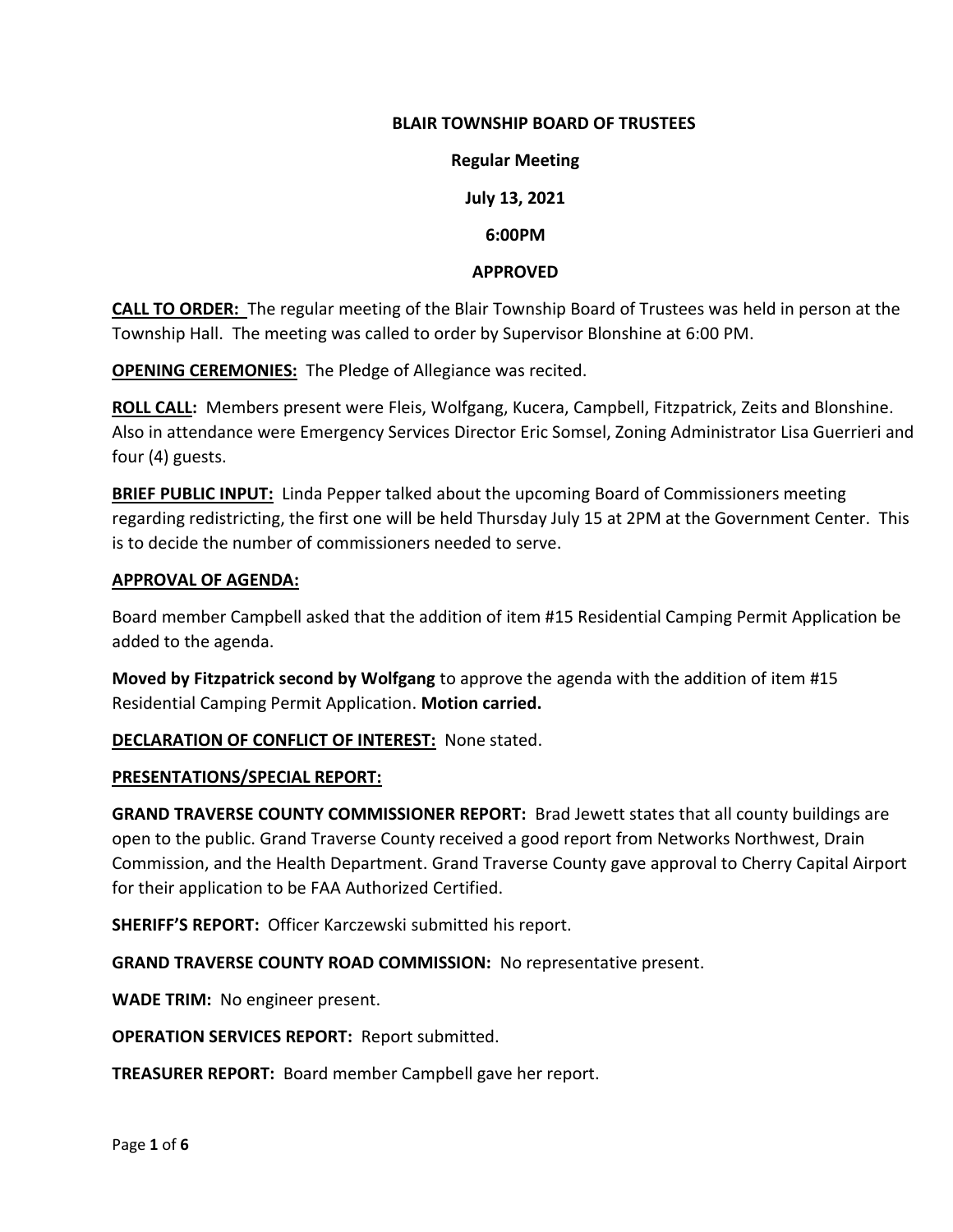# **ANNOUNCEMENTS/CORRESPONDENCE:**

Supervisor Blonshine' s update regarding the Fitness Court: concrete pad has been poured, it is curing and with all the rain we have had lately she is happy there is no pooling of water, it will be sealed soon and ready for the August 23 delivery. Blonshine states that she has received commitment of \$36,000.00 (Thirty-six thousand dollars) so far of the \$60,000.00 (Sixty thousand dollars) needed for the fitness court. She also obtained a Tribal grant in the amount of \$7,194.00 (Seven thousand one hundred ninety-four dollars.) for additional cameras and PA system in park, she is awaiting the award ceremony. The community garden corn is growing, she is excited to share it with the community.

Treasurer Campbell wants to remind everyone that September 18<sup>th</sup> will be our fall cleanup day.

**CONSENT CALENDAR:** Supervisor Blonshine would like the June 8, 2021, Regular Meeting Minutes pulled for a typo error to item J.

| <b>FUND</b>         | <b>CHECK NUMBERS</b> | <b>TOTALS</b> |            | <b>REPORTS</b>                 |
|---------------------|----------------------|---------------|------------|--------------------------------|
| Pooled Operating    | #5026-5148           |               | 197,389.39 | <b>EMS Report</b>              |
| Trust & Agency Fund | #1083-1086           |               | 3,556.88   | Water Dept. Report             |
| <b>Tax Account</b>  | #6754-6756           |               | 7,332.14   | <b>Minutes Regular Meeting</b> |
| Payroll Check       | #1778-1787           |               | 29,592.45  | June 8, 2021.                  |
| Direct Deposit/EFT  |                      |               | 105,350.73 |                                |

**Moved by Wolfgang second by Zeits** to approve the Consent Calendar with correction to June 8, 2021, Regular Meeting Minutes. **Yes:** Wolfgang, Zeits, Fleis, Blonshine, Fitzpatrick, Campbell and Kucera. **No:**  None. **Motion Carried.**

## **UNFINISHED BUSINESS:**

**Hiring Maintenance Employee**: Ryan Beaudry has been interviewed and is recommended to the board to fill the vacant Maintenance Coordinator Position, full-time with benefits at a start wage of \$23.20/hr. effective immediately. **Moved by Wolfgang second by Fleis** to hire Ryan Beaudry as the Maintenance Coordinator, full-time with benefits, starting wage \$23.20/hr. effective immediately. **Yes:** Campbell, Wolfgang, Fleis, Zeits, Blonshine, Fitzpatrick and Kucera. **No:** None. **Motion Carried.**

## **NEW BUSINESS:**

**1. PUBLIC HEARING/S**

**A. Amendment #104-05-21-02** proposed text amendment to the Blair Township Zoning Ordinance- Amendment #104-05-21-02 to amend sections: 10.04, 12.04 & 16.01. Amendments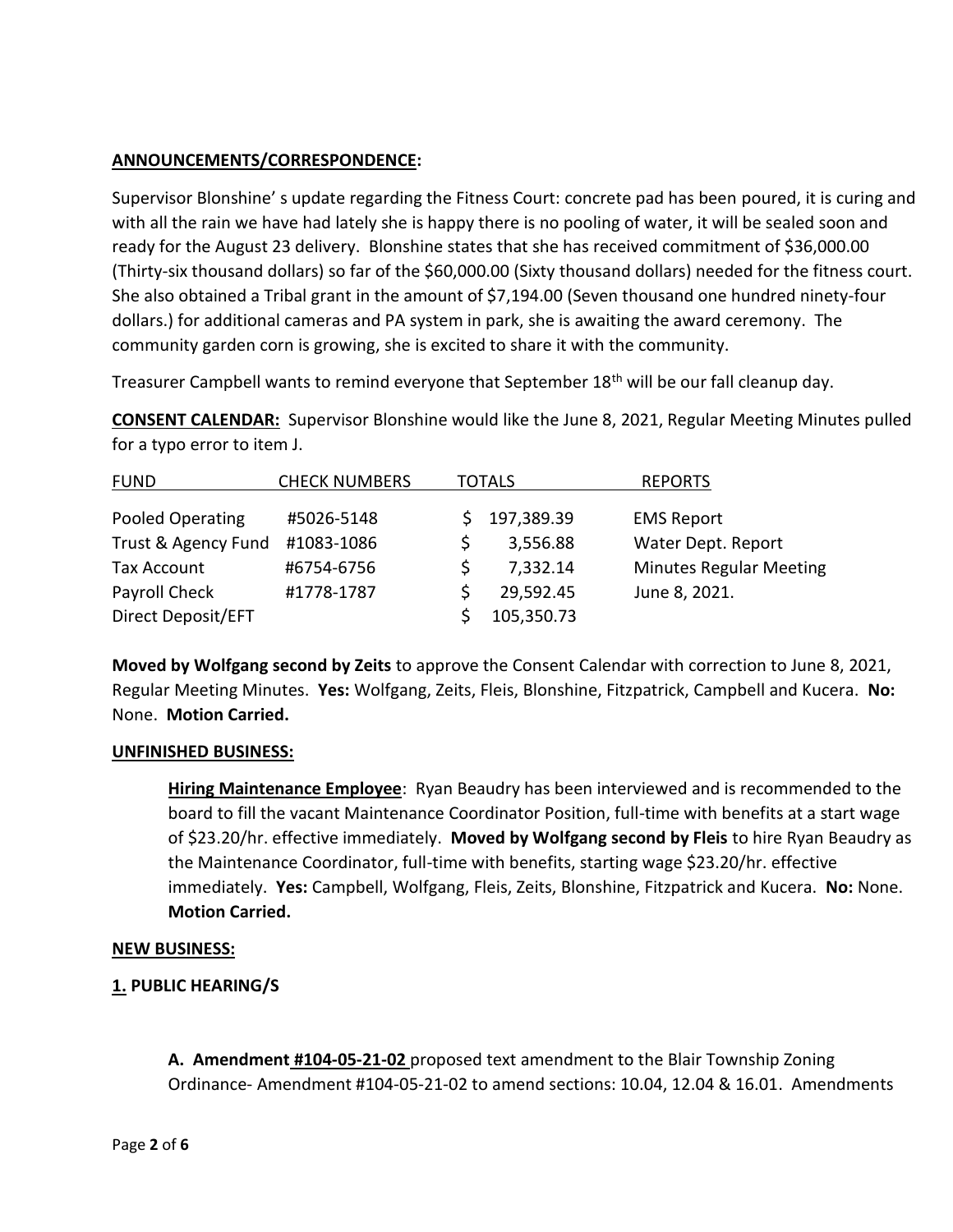regarding the use and standard for Commercial Manufacturing District, Industrial Overlay District & Accessory Structures.

## **Public Hearing opened at 6:16PM**

There was no public comment.

#### **Public Hearing closed at 6:17PM**

**Moved by Wolfgang second by Kucera** to approve Zoning ordinance amendment 104-05-21- 02, amending sections 10.4, 12.04 and 16.01 as recommended by the Blair Township Planning Commission. **Yes:** Fleis, Wolfgang, Campbell, Kucera, Blonshine and Zeits. **No:** None. **Abstain**: Fitzpatrick. **Motion Carried.**

**2. Adoption of Ordinance No. 144-21** (Ordinance to repeal Ordinance No. 103- Blair Township Dump Ordinance)

> **Moved by Blonshine second by Fitzpatrick** to approve ordinance #144-21 and to repeal ordinance #103 *in its entirety*. **Yes:** Zeits, Kucera, Fitzpatrick, Fleis, Campbell, Blonshine and Wolfgang. **No:** None. **Motion Carried.**

**3. Adoption of Ordinance No. 145-21** (Ordinance to repeal Ordinance No. 01 of 2002- Gas Franchise Ordinance)

> **Moved by Blonshine second by Fleis** to adopt ordinance N**#**145**-21** which repeals *ordinance* #1 of 2002 in its entirety. **Yes:** Wolfgang, Blonshine, Campbell, Zeits, Fitzpatrick, Kucera and Fleis. **No:** None. **Motion Carried.**

## **4. Township Board FICA Budget Amendment**

**Moved by Blonshine second by Fitzpatrick** recommend of *to approve* taking \$2,300.00 (two thousand three hundred dollars) from contingency and moving it to Township Board FICA line item. **Yes:** Blonshine, Kucera, Campbell, Fleis, Wolfgang, Zeits and Fitzpatrick. **No:** None. **Motion Carried.**

## **5. Assessing Budget Amendment**

## **A. FICA**

**Moved by Fitzpatrick second by Zeits** to *approve* moving \$2,070.00 (Two thousand seventy dollars) from contingency and increasing the assessing FICA line item by \$2070.00(two thousand seventy dollars). **Yes:** Zeits, Kucera, Wolfgang, Campbell, Fleis, Fitzpatrick and Blonshine. **No:** None. **Motion Carried.** 

## **B. Mileage**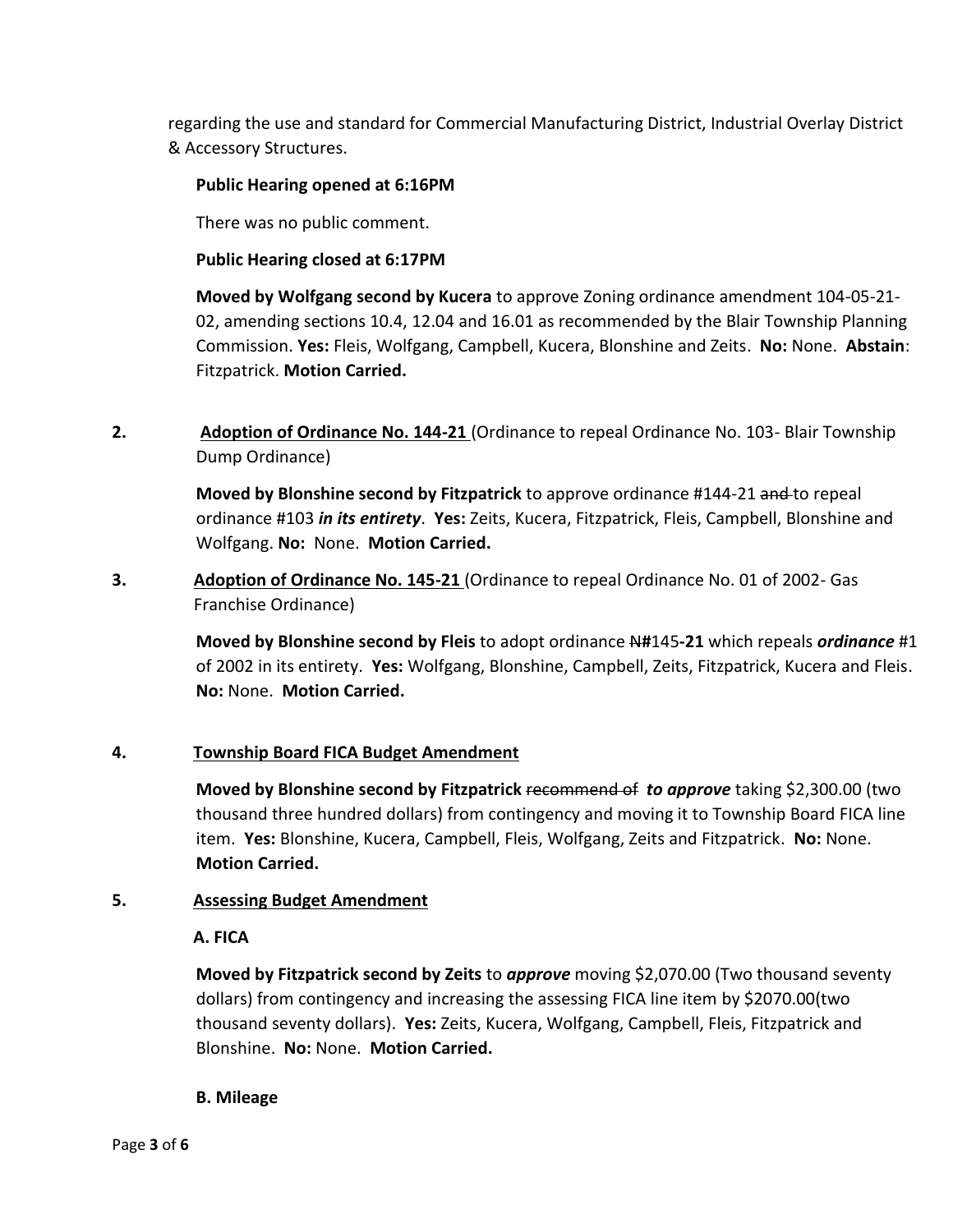**Moved by Campbell second by Fitzpatrick** to *approve* taking \$1,500.00 (fifteen hundred dollars) from contingency and increasing the assessing mileage line item by \$1,500.00 (fifteen hundred dollars). **Yes:** Blonshine, Wolfgang, Fitzpatrick, Fleis, Zeits, Kucera and Campbell. **No:**  None. **Motion Carried.**

#### **6. Switch to a .gov domain**

There was board discussion regarding the .gov domain and more information will be needed before the board will pursue this recommendation and will review it at a later date.

**Moved by Blonshine second by Wolfgang** to have the clerk's office write a letter looking for more information regarding future cost and advantages to Blair Township to change from our current to .gov domain. **Yes:** Blonshine, Zeits, Kucera, Wolfgang, Fitzpatrick, Campbell and Fleis. **No:** None. **Motion Carried.**

# **7. Authorization of Dangerous Building Notice for 4646 East Mobile Trail**

**Moved by Wolfgang second by Fitzpatrick** to approve the declaration of residence located at 4646 East Mobile Trail, Traverse City MI a dangerous building according to our Dangerous Building Ordinance #136.09. **Yes:** Fitzpatrick, Zeits, Campbell, Fleis, Wolfgang, Blonshine and Kucera. **No:** None. **Motion Carried.**

## **8. Approval of Agreement with Northwest Michigan Fair**

**Moved by Blonshine second by Wolfgang** to approve the contractual agreement between Blair Township Emergency Services and N.W. Michigan Fair Association for the 2021 Fair Season. **Yes:** Blonshine, Kucera, Fitzpatrick, Wolfgang, Campbell, Zeits and Fleis. **No:** None. **Motion carried.** 

## **9. Blair Township Emergency Services – Termination of Richard Cebula III**

**Motion by Wolfgang second by Fleis** to approve the termination of Richard Cebula III from Blair Township Emergency Services. **Yes:** Fleis, Fitzpatrick, Campbell, Zeits, Wolfgang, Blonshine and Kucera. **No:** None. **Motion carried.**

## **10. Blair Township Emergency Services – Termination of Andrew McHugh**

**Moved by Fitzpatrick second by Zeits** to approve the termination of Andy McHugh from the Blair Township Emergency Services. **Yes:** Wolfgang, Kucera, Fitzpatrick, Blonshine, Zeits, Fleis and Campbell. **No:** None. **Motion carried.**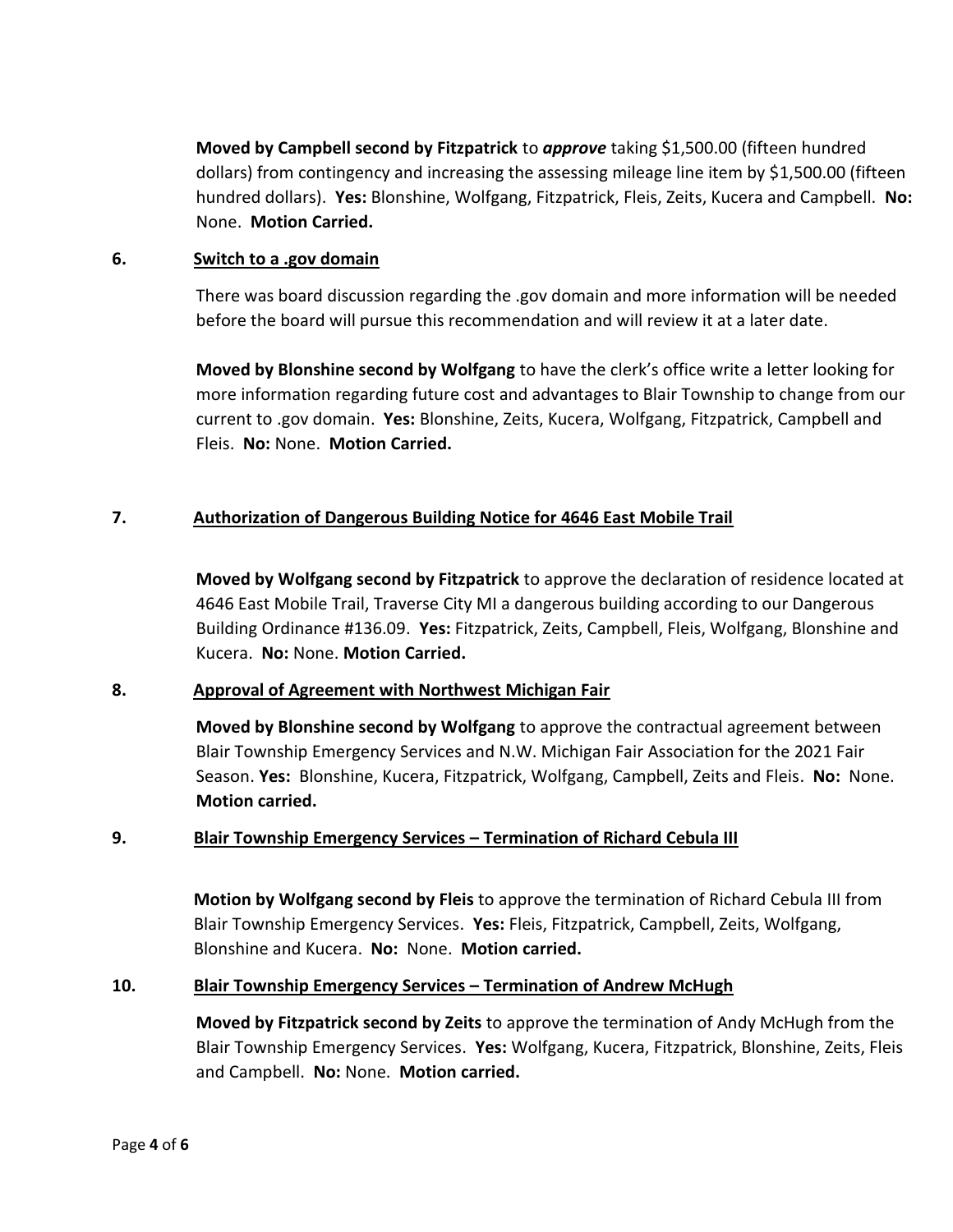# **11. Employee Handbook Acknowledgement Form for Collective Bargaining Employees as submitted by Local 4355**

Board Discussion regarding the Blair Township handbook acknowledgement and agreement form as written violates collective bargaining employees of Local 4355. The*y* have submitted one that meets the outline in their contract, but we would like our township attorney to make a recommendation before the board approves Local 4355 Employee Acknowledgement Form. This will be brought back to Blair Township Board next month.

# **12. TCAPS request for 2-year extension of the summer tax collection agreement that is currently in place.**

**Moved by Wolfgang second by Zeits** to *approve the* summer tax collection agreement for TCAPS at \$2.50 (two dollars fifty cents) through 2022 tax season. **Yes:** Fitzpatrick, Zeits, Blonshine, Fleis, Kucera, Campbell and Wolfgang. **No:** None. **Motion Carried.**

# **13. MTA Principals of Governance**

**Moved by Blonshine second by Wolfgang** to adopt MTA Principles of Governance**. Yes:**  Wolfgang, Campbell, Blonshine, Zeits, Kucera, Fleis and Fitzpatrick. **No:** None. **Motion carried.**

## **14. Adopt Resolution #2021-08 American Rescue Plan Act (ARPA)**

**Motion by Blonshine second by Fitzpatrick** to adopt resolution #2021-08 American Rescue Plan Act (ARPA). **Yes:** Campbell, Zeits, Wolfgang, Fitzpatrick, Fleis, Kucera and Blonshine. **No:** None. **Motion carried.**

## **15. Adopt Residential Camping Permit Application**

## **A. Approve application and eliminate permit fee.**

**Moved by Wolfgang second by Fitzpatrick** to adopt a Residential Camping Permit Application without fees. **Yes:** Kucera, Fleis, Wolfgang, Blonshine, Campbell, Zeits and Fitzpatrick. **No:** None. **Motion carried.**

## **B. Refund to any residents that paid fee in 2021.**

**Moved by Wolfgang second by Fitzpatrick** to refund any administration fees paid in 2021 for Residential Camping Permit. **Yes:** Fitzpatrick, Zeits, Campbell, Blonshine, Wolfgang, Fleis and Kucera. **No:** None. **Motion Carried.**

**16. Extended Public Input:** Resident who lives on Nimrod would like to make a complaint regarding speeders on their road. Supervisor Blonshine has offered to place our Speed Radar on that road for a few days, which helps people be made aware of their driving speed. This resident was very receptive to this idea.